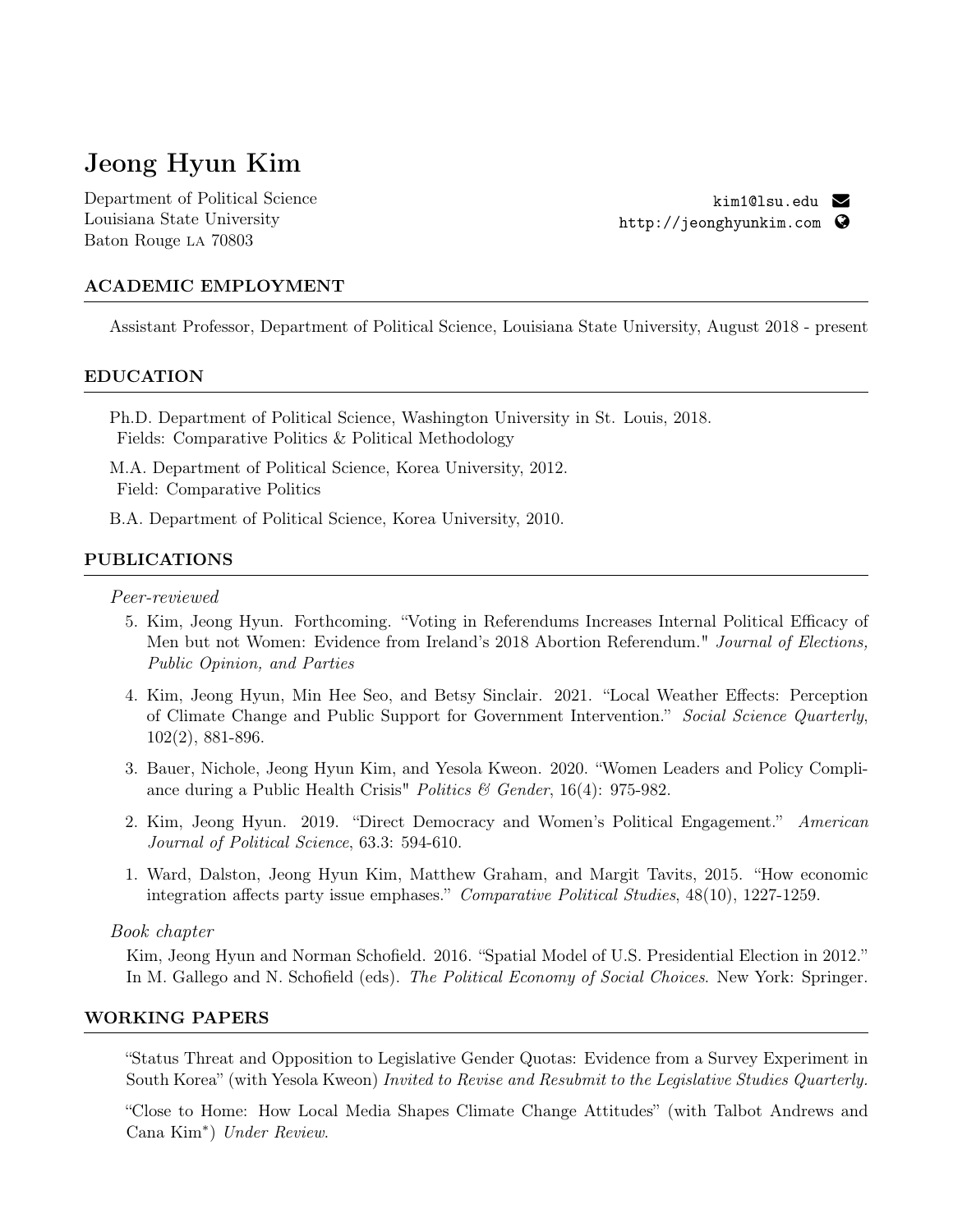"Essential, but Undeserving? Low-Income Workers, Racial Bias, and Public Support for Redistribution" (with Yesola Kweon and John Kuk) Under Review.

"Political Islam and Women Candidates in Local Elections" (with Deniz Aksoy) Manuscript Available upon Request.

<sup>∗</sup>: Graduate Student Co-author

## WORK IN PROGRESS

"When Do Women Voters See Themselves in Female Representatives? Examining the Class Effects of Gender Representation" (with Yesola Kweon)

"Decision-Making Process and Perceived Legitimacy of Abortion Decisions"

"Women's Security Presence and Gender Attitudes in Post-Confict Societies" (with Hatti Sellers∗)

"How Populist Rhetoric Shapes Attitudes toward Minority Rights" (with Patrick Cunha Silva and Gregory W. Saxton)

<sup>∗</sup>: Graduate Student Co-author

## TEACHING

Louisiana State University

Campaigns and Elections around the World (Undergraduate), Fall 2021.

Statistical Programming (Graduate), Spring 2020.

Voting, Campaigns, and Elections (Undergraduate), Spring 2019, Spring 2020.

Comparative Political Behavior (Graduate), Spring 2019. Fall 2021.

Introduction to Comparative Politics (Undergraduate), Fall 2018, Fall 2019, Fall 2020. Spring 2021.

## FELLOWSHIPS, GRANTS, AND AWARDS

Manship Summer Research Fellowship (\$5,000), College of Humanities & Social Sciences, Louisiana State University, 2021.

Research Grant (\$25,000), "Economic Insecurity and Generational Differences in Support for Gender Equality Policies." The Academy of Korean Studies, 2020.

Centennial Center Research Grant (\$2,150), American Political Science Association, 2020.

Manship Summer Research Fellowship (\$5,000), College of Humanities & Social Sciences, Louisiana State University, 2020.

Best Paper by an Emerging Scholar Presented at 2019 MPSA Meeting Award for "The Gendered Effect of Direct Democracy on Political Efficacy."

Doctoral Dissertation Fellowship, Washington University in St. Louis, 2017-2018.

Honorable Mention (\$1,000), Carrie Chapman Catt Prize for Research on Women and Politics for "Direct Democracy and Women's Political Engagement" 2017.

Prestage-Cook Travel Award, Southern Political Science Association, 2017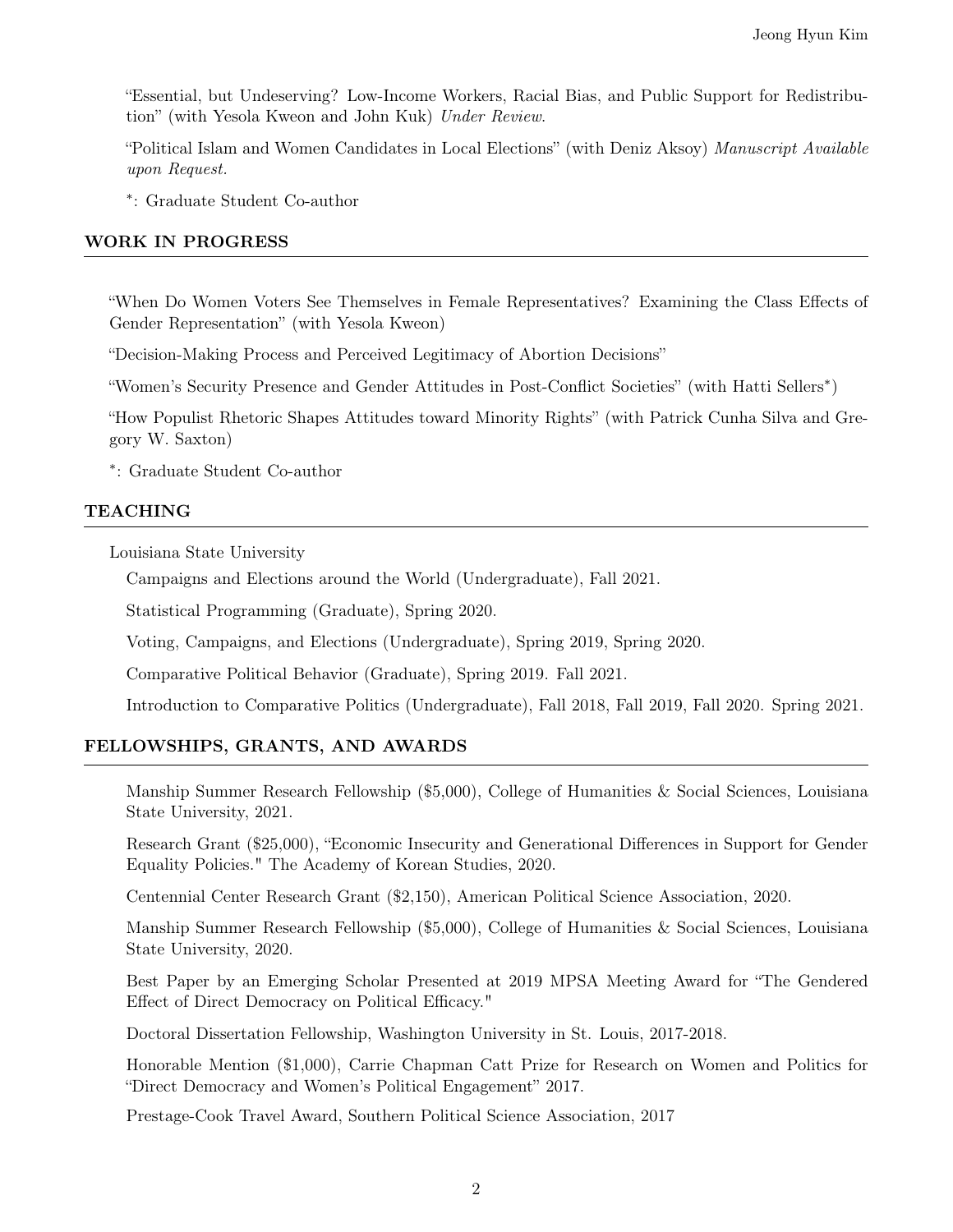Fulbright Scholarship for Graduate Studies in the U.S. (declined), 2012

## INVITED TALKS AND WORKSHOP PARTICIPATION

Asian Online Political Science Seminar Series, 2020.

Social Science Korea Seminar, Department of Political Science and International Relations, Korea University, 2019.

Empirical Study of Gender Research Network (EGEN) Workshop, Yale University, 2019.

Visions in Methodology, University of Georgia, 2019. (Discussant)

Gender, Politics, and Methods Conference, Texas A&M University, 2019.

Washington University - University of Illinois Graduate Student Conference, 2017.

#### CONFERENCE PRESENTATIONS

Annual Meeting of American Political Science Association: 2017, 2019, 2020, 2021

Annual Meeting of Midwest Political Science Association: 2016, 2017, 2019, 2021

Annual Meeting of Southern Political Science Association: 2014, 2021

Annual Meeting of European Political Science Association: 2021

European Consortium for Political Research: 2021

## PROFESSIONAL SERVICE

Reviewer for American Journal of Political Science, American Political Science Review, Journal of Politics, British Journal of Political Science, Party Politics, Political Psychology, Comparative Political Studies, Legislative Studies Quarterly, Japanese Journal of Political Science.

## UNIVERSITY SERVICE

Faculty Mentor, Discover Undergraduate Research Program, Louisiana State University, Summer 2020-

Faculty Mentor, ASPIRE Undergraduate Research Program, College of Humanities & Social Sciences, Louisiana State University, Fall 2019-

Member, Undergraduate Committee, Department of Political Science, Louisiana State University, Fall 2019-

Member, Research Committee, Department of Political Science, Louisiana State University, Fall 2018 - Spring 2019.

Doctoral Dissertation Committee Member for Dan Qi. Louisiana State University

Doctoral General Examination Committee Member for Max Magana, Steven Brailsford, Dan Qi. Louisiana State University

Undergraduate Honors Thesis Committee Member for Elizabeth Veale. Louisiana State University

Graduate Council Student Representative for Political Science, Fall 2015 - Spring 2016, Washington University in St. Louis.